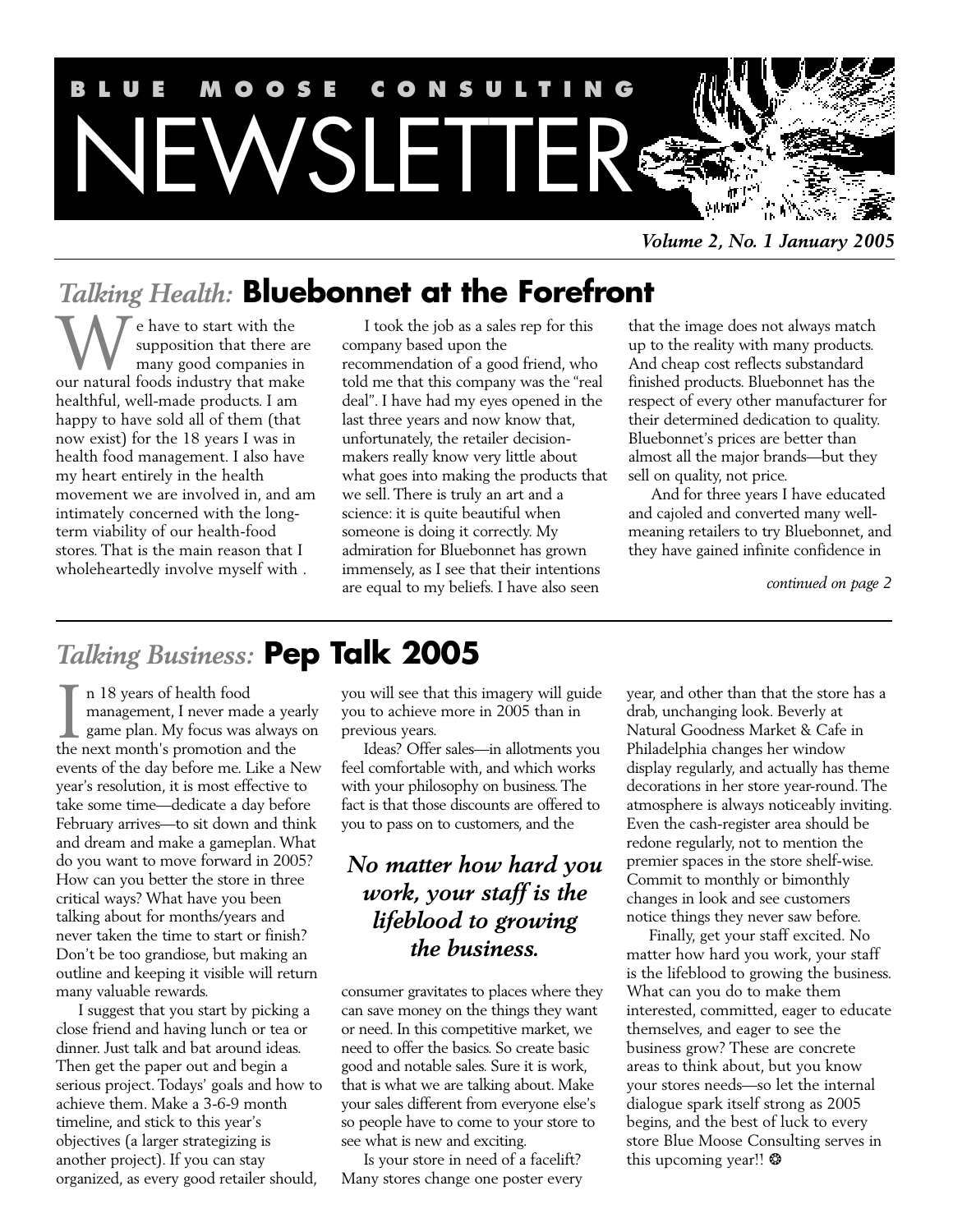### **Bluebonnet at the Forefront**

*continued from page 1*

the results that these products provide. As importantly, they see the future—the five-and ten year plans—and they know that Bluebonnet's loyalty is square on with the independent natural foods stores and what they stand for. The intention is to provide a core product line, that can be depended upon to be available in your stores alone, year's after Bluebonnet is #1 in sales. And the word of the Barrows family stands firm on that promise.

# *[Bluebonnet is] not only one of the most reputable manufacturers, they are also becoming one of the true innovators in the industry.*

But what has changed in the course of my association with them is that they are now not only one of the most reputable manufacturers, they are also becoming one of the true innovators in the industry. In the past year, they have introduced the most important nutritional supplements this industry has seen since alpha lipoic acid, CoQ10 and l-carnitine (and no one involved will deny that these have revolutionized how doctors reverse illness; and that allow every consumer more capable of making their lives better/more healthy.)

Bluebonnet was this country's first supplement company to introduce what I believe should be the most important antioxidant breakthrough of the past decade, GliSODin™, a vegetarian, bioavailable S.O.D. Beyond all the hype and false starts of previous generations of SOD, which showed nominal benefit and let down clinicians, this SuperOxide Dismutase has shown overwhelming potential in absorption, activity and regeneration within the body. A most important new-class antioxidant now available in a usable form. The potential is limitless—and yet the product has been a sleeper except to all but the very astute.

Now, Bluebonnet is the first company in the industry to offer a product utilized by doctors, hospitals and nutritionists for decades. The product is **Bluebonnet** *Nucleotides*, and again the potential is spectacular. Here is a product used in hospitals for trauma, wound healing and postsurgery—that is put into baby formulas to assist growth in children. The potential for the serious athlete and the weekend warrior, for the digestive and immune system, for any situation of healing and regeneration, is amazing. Years from now, nucleotides will be a base nutrient for all healing protocols. A natural product and yet our industry passed over the data until now. Bluebonnet's R&D team is crackling good while others are cutting corners in research to compensate for tighter budgets and irrationally slim margins: business models built to compete, not lead!

Bluebonnet has recently introduced what are definitely the best-tasting soy protein and whey protein powders on the market. Not copycat products, but action-specific powders that are designed to complement other therapies and achieve specific beneficial health results. Bluebonnet introduced the

# *SuperOxide Dismutase has shown overwhelming potential in absorption, activity and regeneration within the body.*

industry's first antioxidant-sweetener to make these acceptable to all palates—an Earthsweet™ blend made mostly of fruit juice concentrates with a formidably high, guaranteed antioxidant profile. These products redefine the whole category of powdered nutrition/protein drinks. Bluebonnet's *Earthsweet*™ will complement many new innovative products they will introduce soon.

And, as always, Bluebonnet makes the product consistently according to label with the finest ingredients creating a product with the eye for what is the best available rather than an eye for what is the most profitable for the manufacturer. They provide quality assurances most stores have not even thought about yet, from getting the highest grade Vitamin E to providing a new liquid l-carnitine in glass bottle

### **TAKE 5 MINUTES**

Most stores are still using pricing guns instead of scan tags. Do you utilize your price gun to date your products? There are several clever coding equations: here is one if you haven't ever used them. Take a calendar (the beautiful Nordic Naturals calendars, available while supplies last), and number each week of the year. January would include weeks 1-6. Have the whole staff understand the merits of the system and then use the top portion of the price gun to demarcate products that arrive the first week of January as 015, and the sixth week as 065 and the last week of 2005 as 525. That way you can trace products back, products can be properly fronted, and you can discern slow movers without computer inventory. There are many more sophisticated variations, but the key is to mark that calendar and start now. Consistency will come with habit and you will wonder how you did without this simple system soon enough.

without any parabens. Natural food supplements.

Most people in this region do not know that Bluebonnet was the first company to offer grape seed extract in the US, or that they were the first to offer fish oils with structure-function claims in the product name. They are an 80% capsule line that is 100% vegetarian Vcaps™. Yes, after three years of telling people that Bluebonnet is the most trustworthy company when it comes to providing reputable products—made well with the highest ingredients—we can now add the bi-line that they are also one of the most innovative companies in our industry. The research and development team is unparalleled; there are exciting new products in the pipeline, there is a solvent business plan built with the determination to provide strong service to stores as the company grows, and that soul-ful loyalty issue that makes stores love them when they start buying.

Most people do not know that Bluebonnet chose never to carry a coral calcium product, any ephedra products or a hormonal products (when they could have made millions)—because the research did not pass the litmus test to put their name to these products. Trust, *continued on page 6*



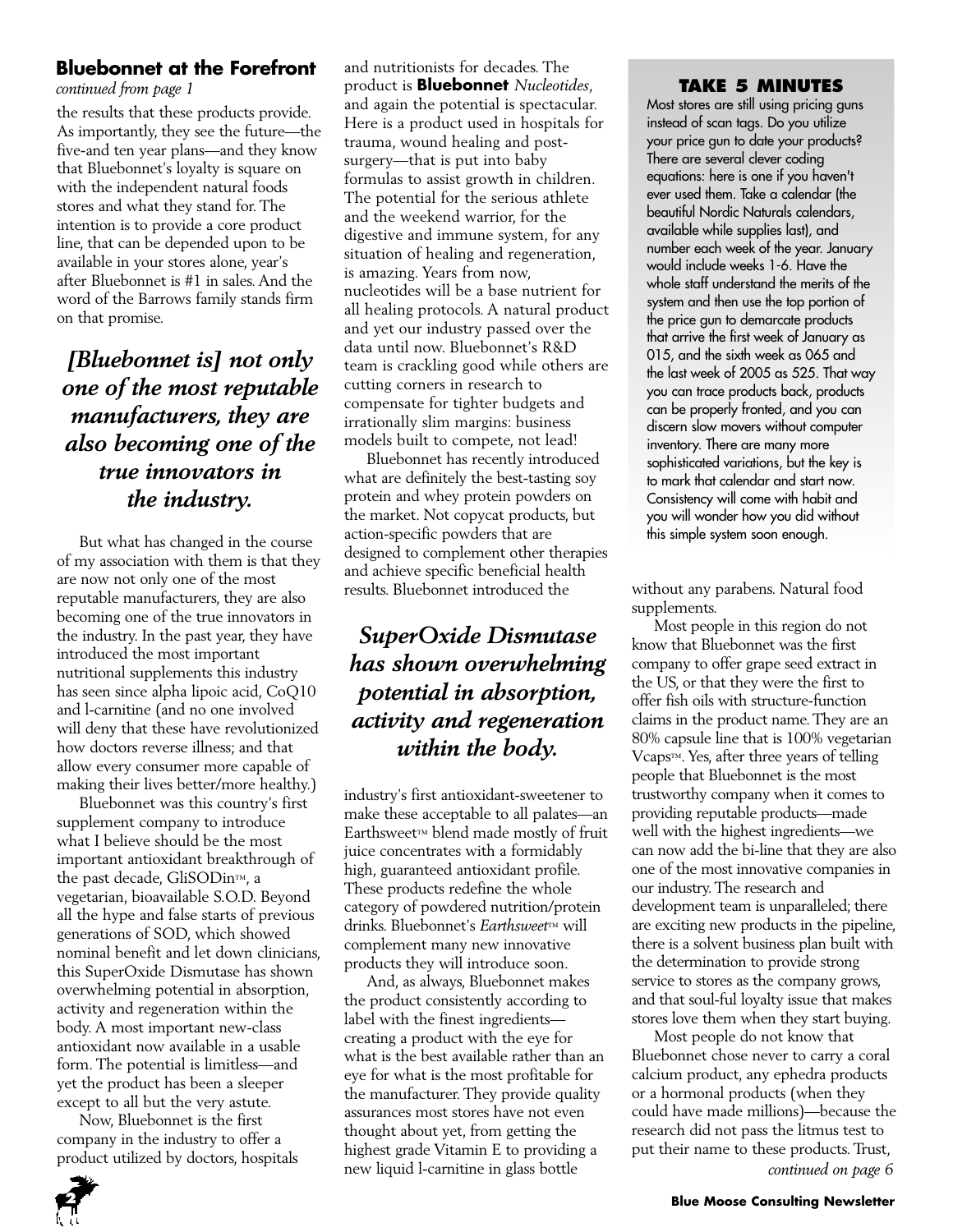

#### *Introducing the most innovative and best-tasting whey protein powder ever!*

#### *Multi-action*

Whey of Life<sup>TM</sup> Protein powder: two flavors Natural Vanilla Blast (# 1550) Natural Chocolate Blitz (#1555)

Unadulterated, low heat whey with casein for long-lasting amino acid availability, with **GliSODin**™—bioavailable vegetarian SOD and Nucleotides for oxidative stress and digestive support. Available now in 1.1 lb containers

wholesale \$ 11.98, retail \$19.95

- Mixes instantly \*low cholesterol/ low fat/ low sodium
- sweetened with Earthsweet $T^M$ , and delicious (a feat for whey) Also new:

#### **Nucleotide Complex**

- 30 Vcaps (# 1262), 60 Vcaps (# 1264) 300 mg
- See Carl Germano's new book,
- "Nucleotides: building blocks to optimal health"

**Liquid l-carnitine**, raspberry ( # 035) 8 oz. 1100 mg

- wholesale \$11.48, retail \$22.95
- Lonza l-carnitine in a glass bottle with no parabens added
- a taste better than any l-carnitine on the market

*Available mid-January, Whey of Life sample packets*



# **WINTER SUPPORT SPECIAL 20% OFF**

- Astragalus
- Goldenseal
- $\bullet$  Immune Defense Tonic<sup>TM</sup>
- Mullein-Garlic Compound
- Olive Leaf
- Propolis Echinacea Throat Spray

*Sale pertains to 1, 4, 8, 16 & 32 oz. sizes*

# **buy-in dates January 1-31**

Not represented by BMC in NJ, NC



**NORDIC NATURALS** 

### **Expect excitement from Nordic Naturals** *again, the first and only...*.

#### **New Product:**

Omega 3 capsules in **fish gelatin capsules**

- 60 caps, lemon flavor
- ideal for pesco-vegetarians
- 60 fish-derived gelatin caps, 1000 mg fish oil
- 2 caps = 360 EPA, 240 DHA
- wholesale \$10.77 retail \$17.95

#### **Wonderful new product reminders:**

The best-tasting, freshest cod liver oil in the world in a new flavor Arctic Cod Liver Oil, **Lemon**

- 8 ounce bottles # RUS-58785
- Wholesale \$11.97, Retail \$19.95,

#### **Our best selling product, by popular demand, in a larger size.**

Omega-3 Formula 120 caps/bottle

- # RUS-02760
- Wholesale \$16.17 Retail \$26.95

# NEWION homeopathics

Alicays sale a seass effection

**New consumer catalogues, our revised** *Reference Guide 2005* **and they are great!**

### **THIS MONTHS DEALS: 3 WAYS TO SAVE**

#### **Buy 6 or more of the same SKU 20% off**

**OTC Complexes Pump Sprays** # 30 tobacco addiction # 213 Throat Miracle # 27 weight control # 215 Hangover Relief # 40 caffeine addiction # 217 Panic Button

# **4 or more of the same SKU and get 15% off**<br># 3 Cold + Sinus  $\qquad$  # 5 Flu

- $\# 3$  Cold + Sinus  $\# 5$  Flu<br> $\# 4$  Fever + Infection  $\# 6$  Egrache  $# 4$  Fever  $+$  Infection # 25 Throat Irritation
- **5 or more of the same SKU and get 25% off**

All Pet complexes, available in our new label design

*Must mention discounts at the time of order!*

**www.newtonlabs.net**

Not represented by BMC in PA, NJ Not represented by BMC in NC, WV

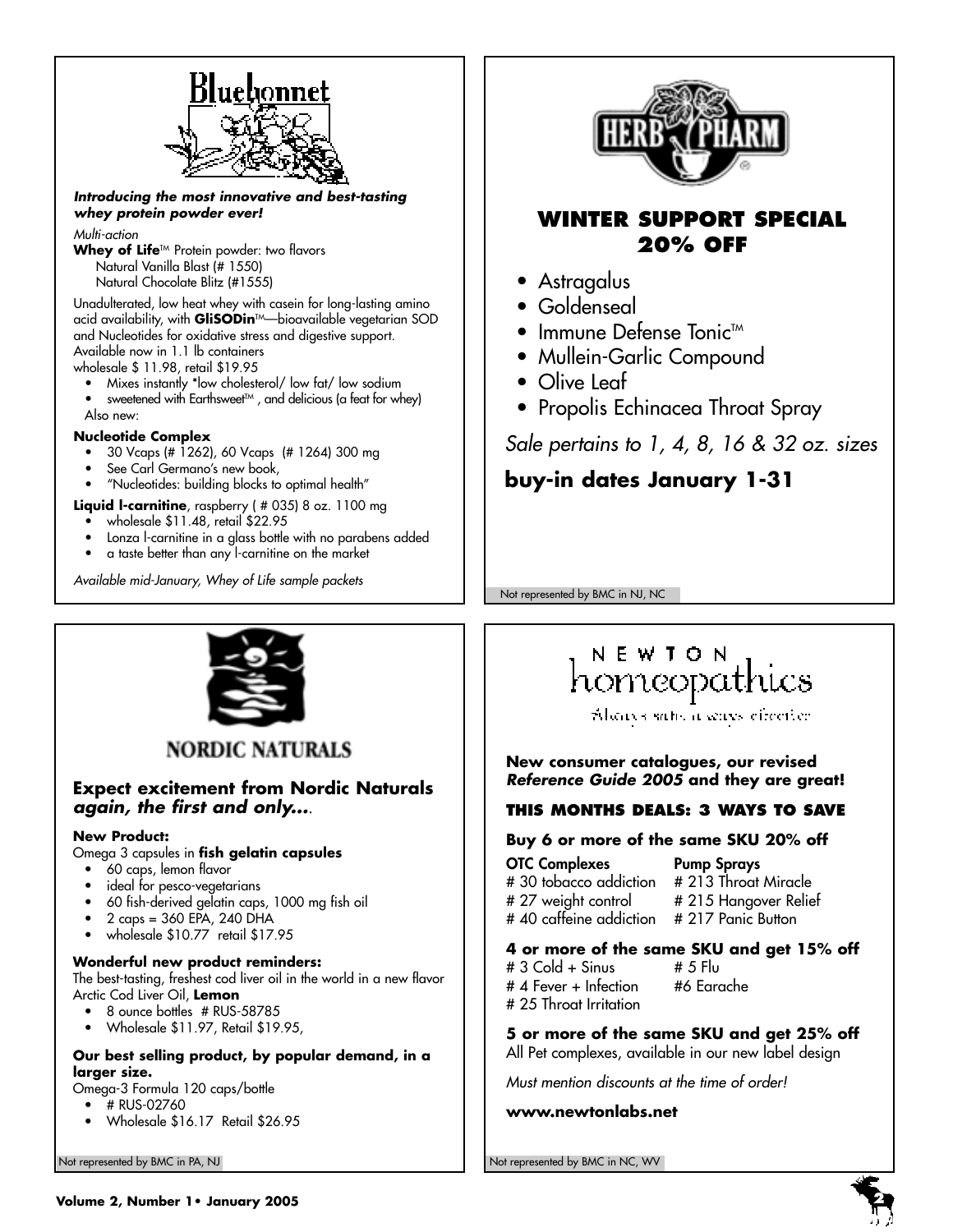

*The Essence of Well-Being®*

#### **2005 is the year to focus on increasing your sales of aromatherapy products**

#### **Top 12 Essential Oils**

| Bergamot          |
|-------------------|
| Grapefruit Red    |
| Lemon             |
| Patchouli         |
| Rose Moroccan Abs |
| Tea Tree          |

Eucalyptus Globulus Lavender Bulgarian **Lemongrass** Peppermint Rosemary Ylang Ylang #3

*Other best sellers:* Aroma Ring, Aroma Shell Diffuser, Lotus Aromatherapy Diffuser, Rose Face & Body oil, Hand & Nail treatment, Bay Laurel Mint Foot lotion

Since 1986 we have been committed to bringing the world the very best in Aromatherapy and Essential Oils. We strive to provide products of the highest quality and purity. At AromaLand we are dedicated to bringing you *The Essence of Well-Being®*

The Hair Doc Company

#### **Announcing, two new items and a great new look for a previous item:**

- **1. Sleep mask # SM 1** comes in blue and black wholesale: \$3.30 SRP: \$5.49
- **2. Face mask # FM 1** comes in pink, blue and green wholesale: \$9.00 SRP: \$14.95
- **3. Pedicure set** (new look): comes in blue, green, pink, purple

wholesale: \$3.00 SRP: \$4.95

#### *We've moved*

Rolodex change for the best in brushes, hair and body wash tools!

> **The Hair Doc Company** 9136 DeSoto Avenue Chattsworth, California 91311 1-800-7 HAIR DOC 800-742-4736 phone 818-882-4247 fax: 818-341-3104



### HERBAL HEALTHCARE

#### **JANUARY 2005 RESTOCKING SALE**

| <b>Formulations</b> Pure Herbs |     |
|--------------------------------|-----|
| 7%                             | 3%  |
| 15%                            | 5%  |
| 25%                            | 10% |
| 30%                            | 17% |
|                                |     |

#### **and deeper............**

through January 2005

#### *New for 2005*

#### **ALL OPENING ORDERS FOR OUR NEW PERSONAL CARE LINE ARE NOW 25% OFF**

Are you aware of how many Ayurvedic herbs are now prominent in the lexicon of good alternative medicine practitioners? These are now national best-sellers: ashwagandha, holy basil, boswellia, guggul, gymnemna, neem, triphala, turmeric.

And how about these great herbs? Amla, bacopa, chayvanprash, garcinia, shatavari.

# **MARKETING IDEAS**

How to help the world, and create a buzz in your store? Go to **http://www.vitaminangel.org/** or call **805-565-9919** and ask how you can key into their efforts to get urgently needed supplements to the tsunami victims in Southeast Asia, and Africa. They have donated 16.2 million supplements to 45 countries since 1994, they are partnered with other relief groups and are working with FedEx to get the supplies to these places where the donations will be most effective.

Create a collage or a basket and explain the concept. A person buys a children's vitamin, or something commonly known to doctors (echinacea, probiotics) and puts it in the donation box. You agree to ship all donations every seven days. You help and people appreciate your effort. Call the local newspaper and alert them to your project: ask for free advertising. Good work! Make a 10-Best suggestions list and put it by the literature. Now follow-through on that commitment!! Vitamin Angel Alliance 1450 Orange Grove Avenue, Santa Barbara, CA 93105

### **TIP OF THE MONTH:**

How much do you advertise your senior citizen discount? (Do you give one at all?) Many stores notice that a well-advertised senior discount brings a steady flow of money-conscious seniors in like clockwork when deals are generously offered. Make that sign you have offering the discount 5-times bigger, place it in several places including the front window, and identify the deal in your ads. the best idea is to make your slowest day a Senior Day: you can highlight products and display literature and increase your market share with just a little larger signage

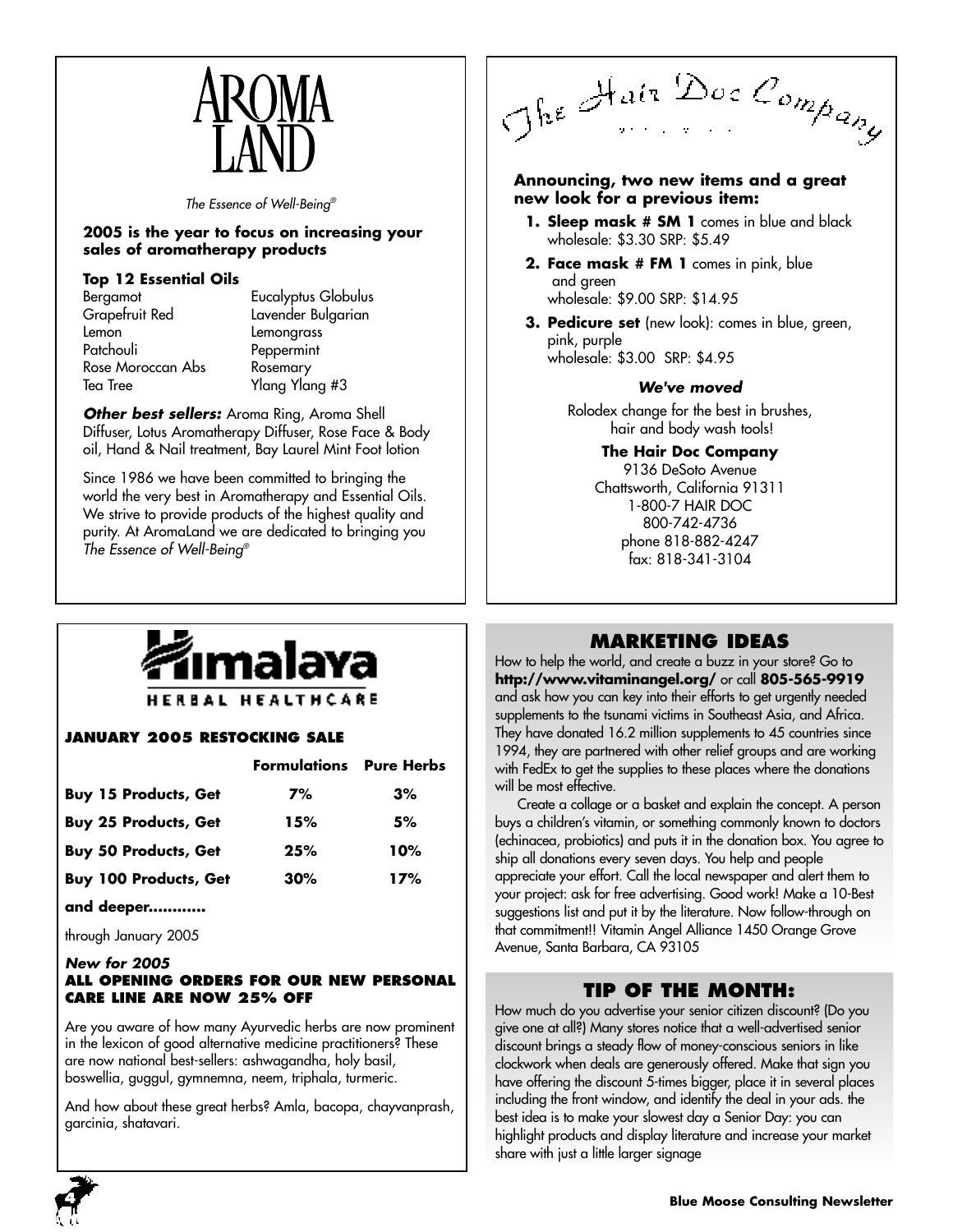

#### **News!!!** *Face & Body Lotion is now available without parabens* The formula has been changed by adding more jojoba oil. 4 oz and 16 oz sizes

Digestive repair after the holidays is a must for everyone, with many New year's resolutions to lose some weight: a **GREAT TIME TO ENDCAP ALOE VERA**

Educate the public on aloe's uses in 2005, and Aloe Life's whole leaf aloe juice concentrates

Prepare for this February new product launch **Vein Repair Formula** 3 oz. roll on bottle wholesale \$14.95, SRP \$29.95

*Aloe Vera Plant*—the natural choice, for so many healthful protocols



#### *January Sales, just in time*

Help Consumers keep their New Year's resolutions, our herbs are in action to keep them in action!!

#### **Pain Rescue Warm Pain Rescue Cool 10% OFF ON DIRECT ORDERS**

Pain Rescue Warm is a natural, nonaddictive product designed for those suffering from chronic pain conditions. Ingredients: arnica, calendula, betula, ho shou wu and pure essential oils of lavender, roman chamomile, ginger, black pepper, cinnamon leaf and rosemary in a soothing base of St. johnswort flower oil, extra virgin olive oil and sweet almond oils

Pain Rescue Cool has a menthol-mint cool sensation to the skin, and is formulated to provide pain relief for fresh injuries such as twists, bruises and strains. Ingredients: arnica, calendula, St. johnswort blossoms, ho shou wu, rosemary, peppermint, eucalyptus, bergamot, spearmint, menthol and lime in a non-greasy base of olive oil and grapeseed oils





#### *Happy New Year*

Let your customers start the year off with our best selling **Lavender Lavish trio.**

- Lavender Lavish Shea Butter
- Lavender Lavish Ultimate Body Wash
- Lavender Lavish Ultimate Body Scrub

Contains Fresh and Aromatic Wild Grown Lavender from France

### **SAVE 10% on all Lavender products for the month of January**

#### **A great 3 piece Valentine's Day Gift!!**

Promote with an end cap display early!!

\*minimum order 6 of each

# **OLBAS®**

#### *Reminder*

Olbas inhalers come in two varieties: Olbas Inhaler and Olbas Power Inhaler™

It is smart to stock Olbas inhalers in many places: cold & flu section, sports nutrition section, near the cash register

The Olbas power inhaler is a necessity for all skiers, and for every gym bag

#### *Make Olbas a part of everyone's everyday lifestyle. Natural Health in 2005*

#### *Nature's Wonderland*

Want to make a smart New Year's change? Consider switching all your herbal capsules to Nature's Wonderland All our herbs are in **veggie caps!!** Advance beyond the competition!

#### **January sales: BUY 4, AND GET ONE FREE** of the following:

**Hibiscus Flowers**, 60 Vcaps™ (Hibiscus sabdariffa)\*

Nature's Wonderland **Accu-Cold**™, 60 Vcaps/525mg

Proprietary Blend 525 mg- Pleurisy Root, Ginger, Rosemary, Pennyroyal, Boneset, Horehound, Peppermint.

We use no binders, fillers, extenders, additives or preservatives.

*\*Recent studies have suggested hibiscus may be good for lowering high blood pressure*

# EugentialEgymular

# **Wanted!!!!: Probiotics that performs well**

January is the time to repair the digestive systems that were treated too well over the holidays.

Essential formulas has quietly become the probiotics of choice for many health food stores in this region. Carry the best!

# **JANUARY SALE:**

**Buy ten boxes of Dr. Ohhira's Probiotic soap and receive two soaps complimentary.**



#### **January, "New Year's Resolutions" and weight loss**

Now, more than ever, people want simple + effective answers.

Enter Juvo<sup> $M$ </sup>. One product, a complete meal, to have on the go, and in place of meals.

Enzyme-rich, a raw food product and **perfect for the needs of dieters.**

From **organically grown** whole grains, vegetables, sea vegetables and mushrooms.

**No meat—No dairy**. JUVO raw food meals are complete vegan meals.

#### **Support Healthy Glucose**

**Levels:** JUVO raw food meals improve absorption, strengthen the immune system, and assists in following ADA recommendations easily.

*The Next Food Revolution starts here with Juvo.*

Not represented by BMC in PA, NJ